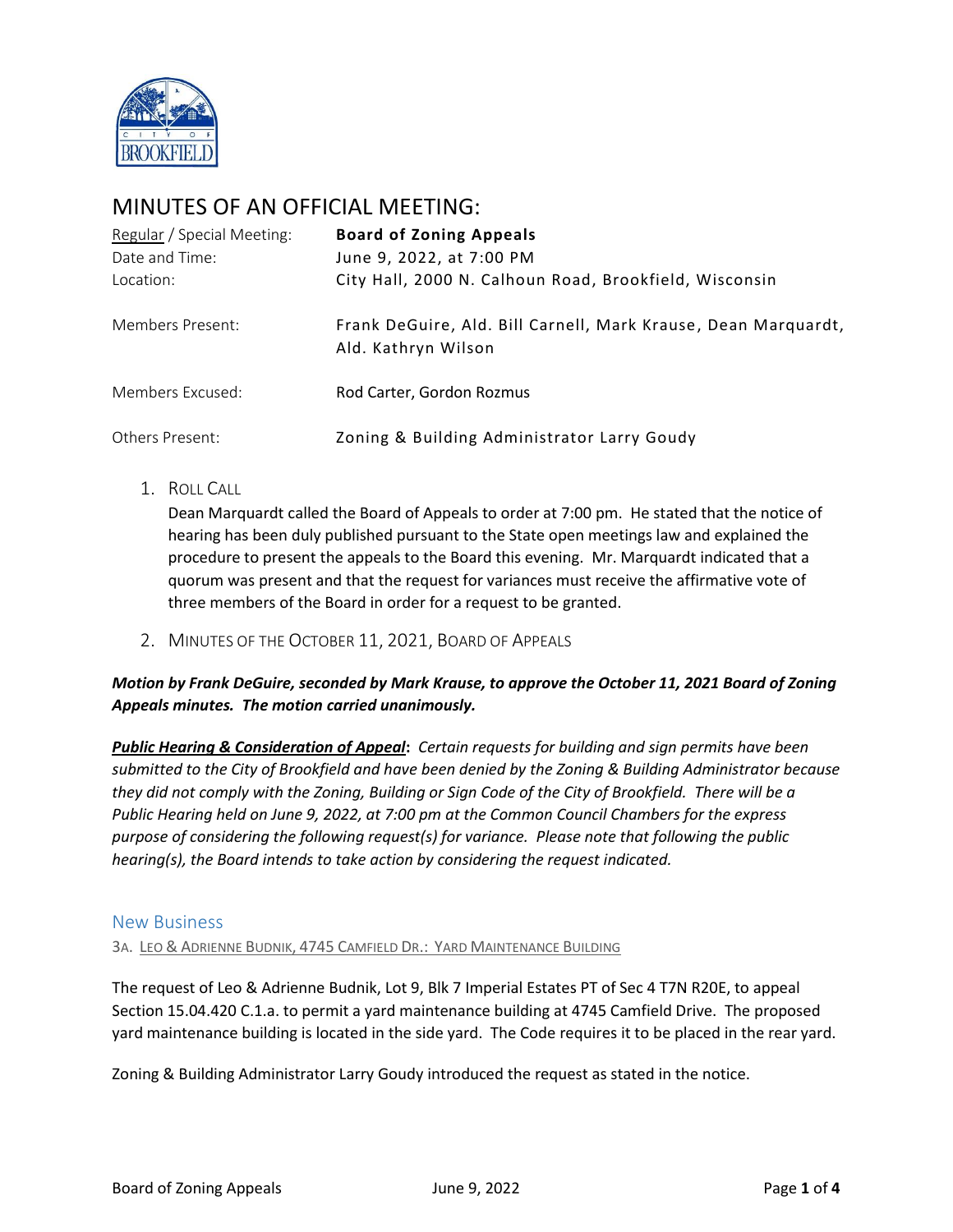Leo and Adrienne Budnik appeared before the Board. Mr. Budnik stated that the neighbor living at 4740 Camfield Drive submitted a letter in support. Mrs. Budnik stated there are many trees in the backyard as well as a playset. It is a corner lot. It is difficult to blend the maintenance building and make it aesthetically pleasing in the back yard. Placing the maintenance building in the side yard makes it a nicer view for her neighbors too. She stated she spoke with the neighbor across the street, and also the neighbors at 17375 Bedford. The owner prefers to have it in the side yard as it would keep it out of his view. There are water problems at their property. They have lived there for two years and have done many improvements. Mr. Budnik's work vehicle is parked in the driveway. Leo Budnik stated they hope to move the yard equipment out of the garage to park their second vehicle in the garage. Adrienne Budnik stated the house is not on an angle. It faces east which makes the backyard even smaller.

Mr. Marquardt suggested the owners revisit locations that would make the garden house location compliant. Mr. Budnik stated they chose this location because there is a tree, play structure and utility box in the way. There are a lot of trees in the backyard. Mrs. Budnik stated at the southwest corner of the lot, all water drains to that corner. There is a big flooding issue in that corner. Mr. Marquardt stated that the standards for a use variance are hard to meet. He hasn't heard anything that warrants a variance be granted. Mrs. Budnik stated there is no place to put in the backyard. Mr. Goudy clarified that this is an area variance, not a use variance.

Alderman Carnell asked what the maximum size for a shed is. Mr. Goudy replied 180 sq. ft. Mr. Carnell commented that the side yard can be used to park recreational vehicles or trailers and if the shed was there, that wouldn't be possible. The Budnik's indicated that they don't have any of those vehicles.

Mr. Krause asked have they considered expanding the garage. Mrs. Budnik replied yes, but it would cost \$40,000 and they have children. It would be too expensive.

The location and quantity of the trees were shown on a survey by the Budnik's.

Mr. Marquardt asked if the shed actually had to be located 20' from the side yard, rather than 5'. It was agreed that no one on the Board has seen this type of request before, and that answer was a bit unclear. Mr. Marquardt stated that the issue of neighbors' approval is not relevant to this board. However, it is nice to know they wouldn't be unhappy. The issue is that a permanent structure would be 17.8' from the lot line. Neighbors change and they then would need to deal with this. It was explained that the back corner is the main drainage for this property. It cannot be located there. Also, they would prefer the shed not be in their neighbors view at 17375 Bedford.

There were suggestions of other locations for the shed, but it would be quite the variance and wouldn't make sense. The rules that the city has followed has been in place for years and has worked for the community for many years. Mr. Marquardt explained that the reason for the location regulations, the city granted leeway to allow sheds 5' from rear yard properties so people could put them in places that weren't right by neighbors.

Mr. Goudy showed the aerial and the neighbor to the South is at a diagonal. Bill Carnell stated that there was 35' from the house and property line to the West.

• **Motion by Alderman Bill Carnell, seconded by Ald. Frank DeGuire, to deny the variance request because the proposed shed is closer than 20' to the side yard property line and doesn't meet standards of an area variance. There is room in the backyard. Motion carried unanimously.**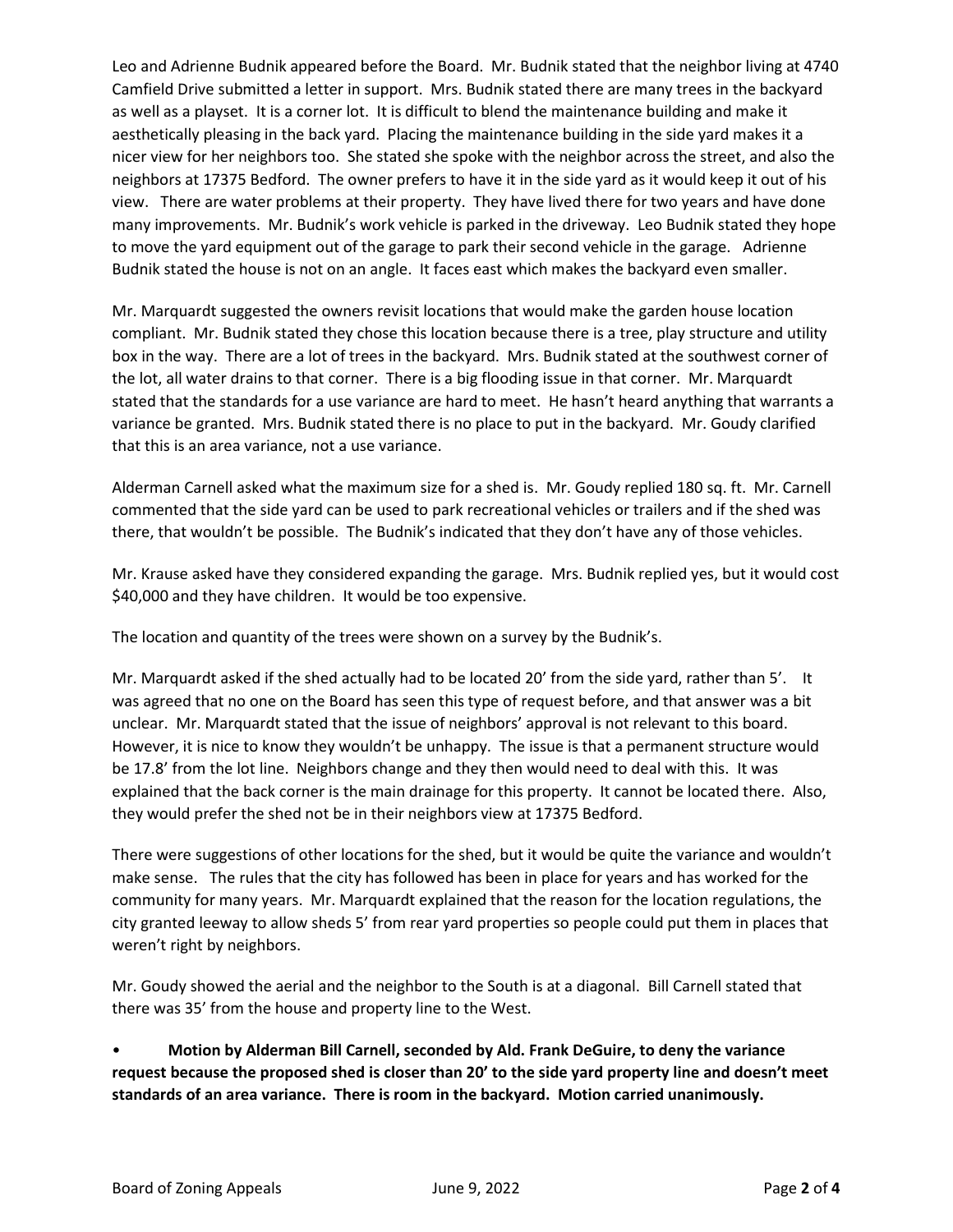### 3b. **Tyson Sieglaff, 1150 Lois Ave.: Deck**

The next item is the request of Tyson Sieglaff, Lot 11 Blk 11 Greenfield Heights Estates PT SE ¼ SEC 33 T7N R20E, to appeal Section 15.04.380 C. to permit a deck at 1150 Lois Avenue. The proposed deck is located within the required front setback, 32.21' from the front property line. The required setback is 35.07'.

Mr. Goudy introduced the request as stated in the notice. Mr. Tyson Sieglaff stated they are limited by setbacks. He stated that the two homes on either side of his are two of the furthest away from the front property line on block. He just needs a clear path to home. It's not a good way into house off the driveway. The side door goes into basement on 90° turn.

Alderman Wilson asked if concrete steps in neighborhood is allowed. Mr. Goudy replied stoops, uncovered are allowed. Mr. Sieglaff added that his brother is the licensed contractor. He thought he procured the permits. Alderman Carnell asked if it meets standards. Mr. Goudy replied he believes so, but if not, the plan review would catch any issues. Mr. Marquardt asked if this happens in more recent subdivisions. Mr. Goudy replied no, few are closer than 50'. It was brought out to meet the existing walkway. Mr. Marquardt stated there are few decks in front of homes. Mr. Sieglaff added that the backyard is very little. With this addition, they can sit and talk to the neighbors. Alderman Carnell was concerned that this could set precedent. Mr. Goudy stated that it was unlikely to be precedent setting since the board needs to act on these individually. Mr. Marquardt stated that there is nothing unique to this property. The neighbor has similar deck. They have concrete walk and approach. The situation has to be unique and specific. They already could do something similar as a patio approach. When adjusting setbacks, it makes neighboring able to move closer in the future. Mr. Marquardt stated proving a hardship is difficult, for example, very steep slopes, etc. Once a home is on lot, it proves it can be used for its intended purpose.

Mr. Sieglaff asked if it was torn down and done by concrete, does it affect the setback. Mr. Goudy replied flat work is allowed. Mr. Sieglaff asked if it is not covered, does that matter? Mr. Goudy replied not according to Code. Mr. Marquardt stated the patio doesn't change the site line, but a raised deck does. Mr. Sieglaff stated multiple homes on the block are even closer. The size of the deck is 16.5' north to south and about 9' in depth. A lot of this is about aesthetics. When they moved in, the deck was falling apart. It was unusable.

It was asked if required, if taking off 3' would make the deck usable as a sitting area. Mr. Sieglaff replied it would be very very narrow. He couldn't walk past someone. The proposed deck would match a lot of homes in the neighborhood. Mr. Marquardt replied if that many are like that, then it's a matter of changing the code. Alderman Carnell added that even if this was denied, the owners can decide if they want to take 2.8' off the deck to make it conforming. It may not meet their needs at that point. Mrs. Sieglaff agreed and stated they would have to redesign totally and have concrete done instead.

• **Motion by Mark Krause, seconded by Frank DeGuire, to deny the variance because there are no unique circumstances of the property to warrant an approved variance. Motion carried unanimously.**

\* \* \* \*

#### 4. ADJOURNMENT